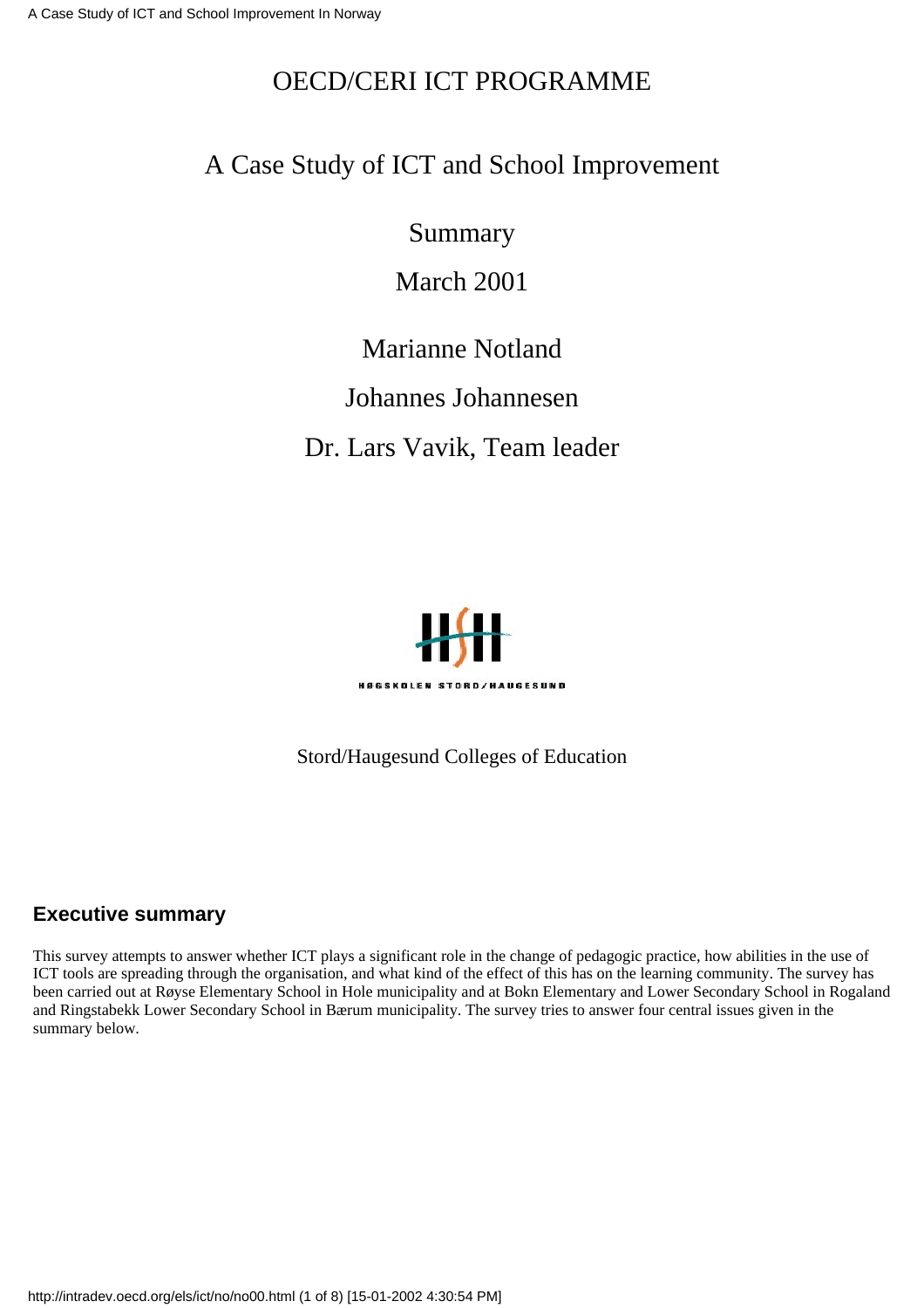# **Can ICT be as a catalyst for educational reform?**

The three case reports are all linked to schools which have made a change in the pedagogical practice: From subject oriented teaching to bigger elements of project and problem-based work within the frame of the teaching plan. These innovations have been carried out at different paces and with different strengths in the three schools. The ICT arguments have come into the process at different times and apply to the whole or parts of the organisation. When it comes to Ringstabekk, ICT was introduced after a long period of open teaching practices. At Røyse and Bokn, a change of the teaching instruction happened simultaneously with the introduction of ICT. The reforms have been initiated centrally and lead to consequences for all participants.

The issue of whether ICT acts as a catalyst for the changes of the pedagogical practice, is therefore difficult to give a general and unambiguous answer to. As regards Røyse Elementary School, the introduction of ICT have been used as an important argument for the reform, while in the case of Ringstabekk, ICT can be seen as a supplement to a project and problem-based work form which was already established prior to the project. This indicates that ICT contributes with additional resources and is no necessary condition for the reform work in itself. Also, the driving force behind the reform is what determines how ICT is to be used; not the other way around.

Further, we can state that ICT can support a traditional academic didactics as well as a project and problem-based perspective. ICT does not have any structural properties that makes sequence-orientated academic teaching not suited for this media the fact is quite on the contrary. With lectures on a Web page, control questions, automated correction forms and frequent ask lists, ICT comes across as an excellent tool for maintaining a well-known, lecture-based teaching tradition. This is mainly the structure which is offered at online courses today, and that some of the teachers at the selected schools have received their ICT education through.

When the introduction of ICT in the three schools is used as an argument in favour of a change of the pedagogical practice, ICT is added as a facility to problem- and project-based learning. This means breaking with the established lecture-based practice. Due to this fact, a special set of ICT applications are emphasised. Few detail about the various applications has been provided in the planning phase at the different schools, as ICT is used as a collective concept. However, it looks as if this will be embellished on during the process.

Few teachers say that their teaching is dependent on ICT. However, the absence of this facility will naturally cause many practical problems. This is likely to be increased as new ICT tools open up to possibilities which cannot be covered by other media. This tendency is also visible in the new plan documents for the schools, where ICT acts as something more than a production tool.

# **Will implementation of ICT lead to the same or higher academic standards?**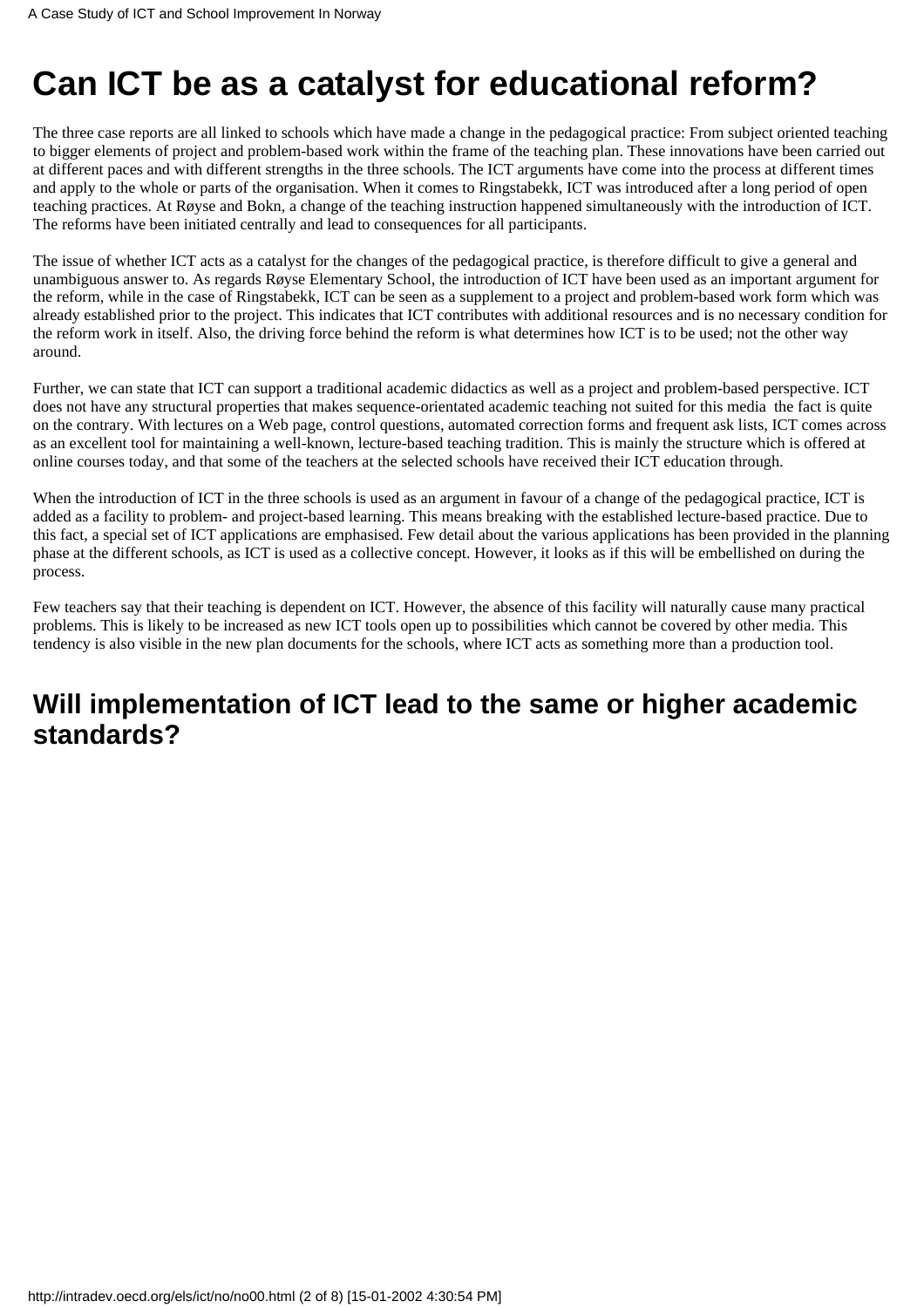

The reform work in the schools is problem- and project-based, and partly supported by ICT-facilities. This raises a more complex issue about academic standard, as the same question applies to problem and project-based work forms where ICT is not involved

ICT has opened up for new possibilities for the schools. Simplified, we can say that the structural aspects of the learning community can be pictured as a room diagram, which includes the work forms present in all three schools. The metaphor is a conventional, open landscape a marketplace, with freedom to use and collect the resources regarded necessary to finish a project or solve a problem.

The diagram shows that new arenas have been established alongside (marked in blue) the old and familiar rooms for library, laboratories, guidance, group work, class and plenary settings. ICT has extended the repertory of meeting places with virtual arenas for synchronous and asynchronous communication. In the same way, the learning material is supplemented with new tools for visualisation, interpretation, construction and collecting and storing information. The students have also been given access to production tools to produce, print and publish their own material.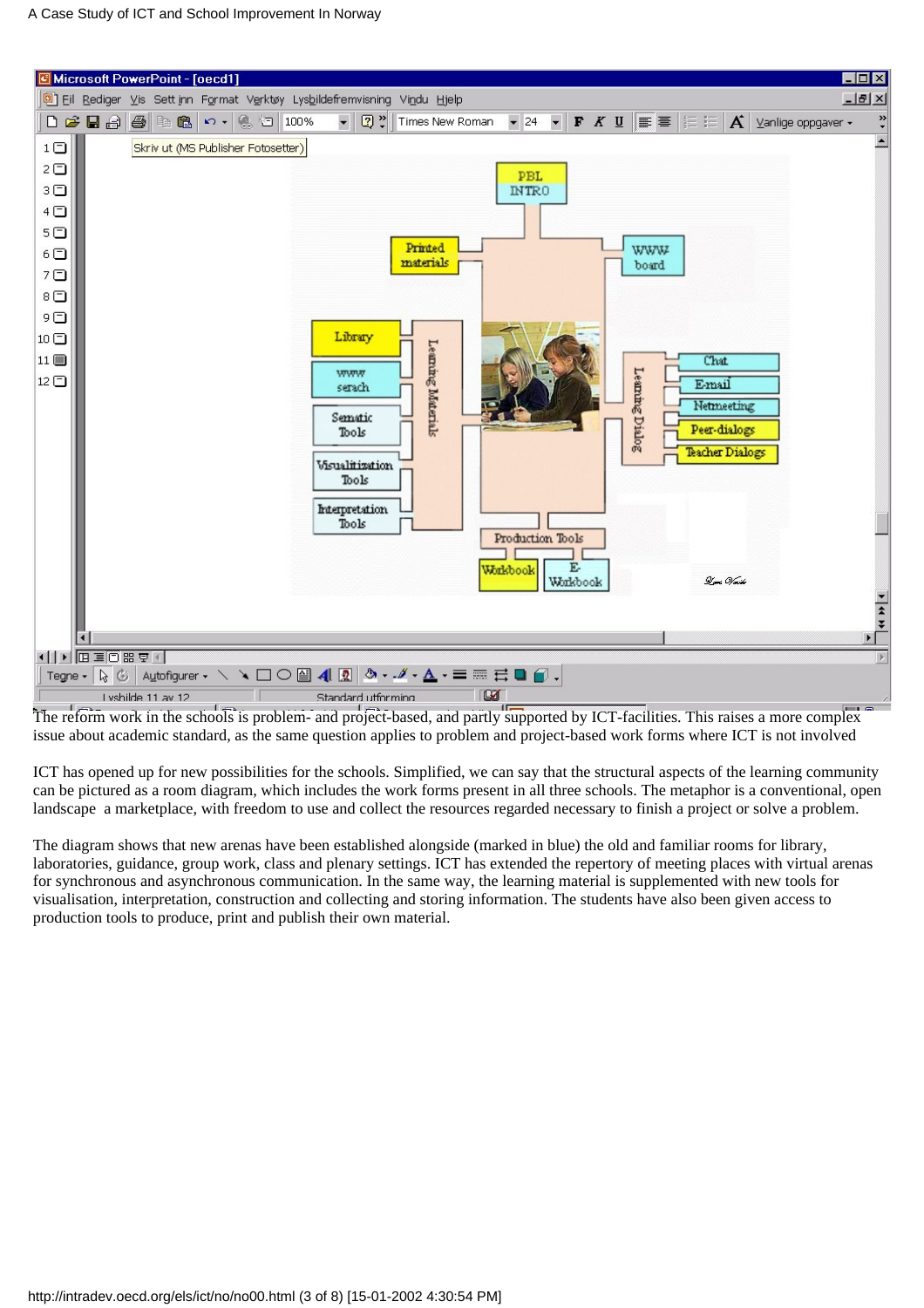

Surprisingly many of the activities observed in the three schools are linked to production tools like Word, PowerPoint and Publisher. We also observe cases, especially where ICT is easily accessible, where the students design fantasies are given the chance to grow and develop. Copied pictures and gif-animations are rampant in the students e-folders, without relation to the rest of the content. We can also see the effect of how easy it is to acquire material from the Internet: Some texts are clearly marked by the fact that they have been copied and not understood by the students.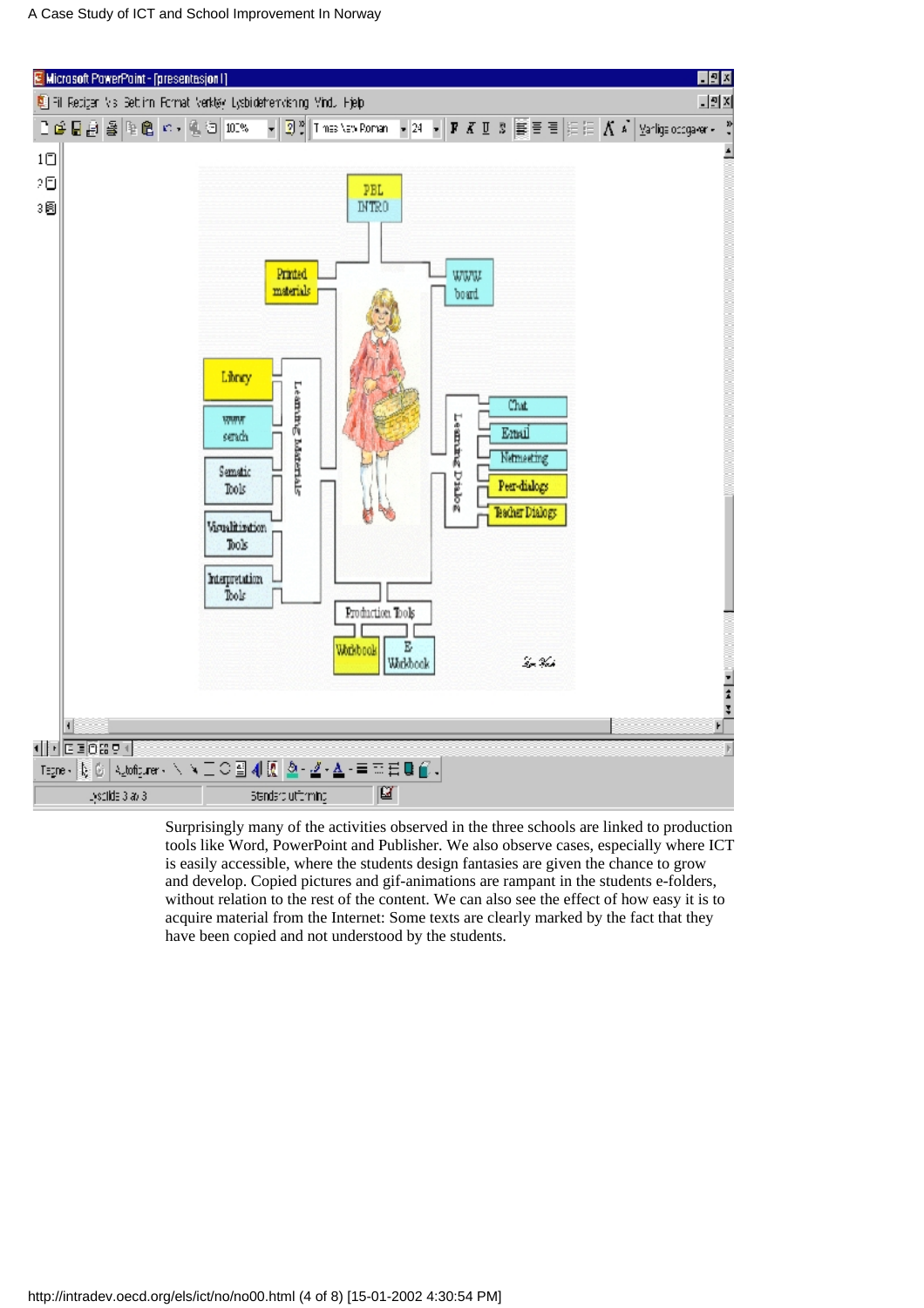

ICT is also used beyond the production of neat reports and presentations. Here, we refer to students who use a source critical analysis to negotiate understanding, choose a perspective and present their results for discussion. We are talking about an intentional information search on the Internet, a reflected selection and a construction process for making a hypermedia document for presentation. With respect to the work phase in problem-based learning, ICT is used both in the collection phase, the analytic phase and the presentation phase.



http://intradev.oecd.org/els/ict/no/no00.html (5 of 8) [15-01-2002 4:30:54 PM]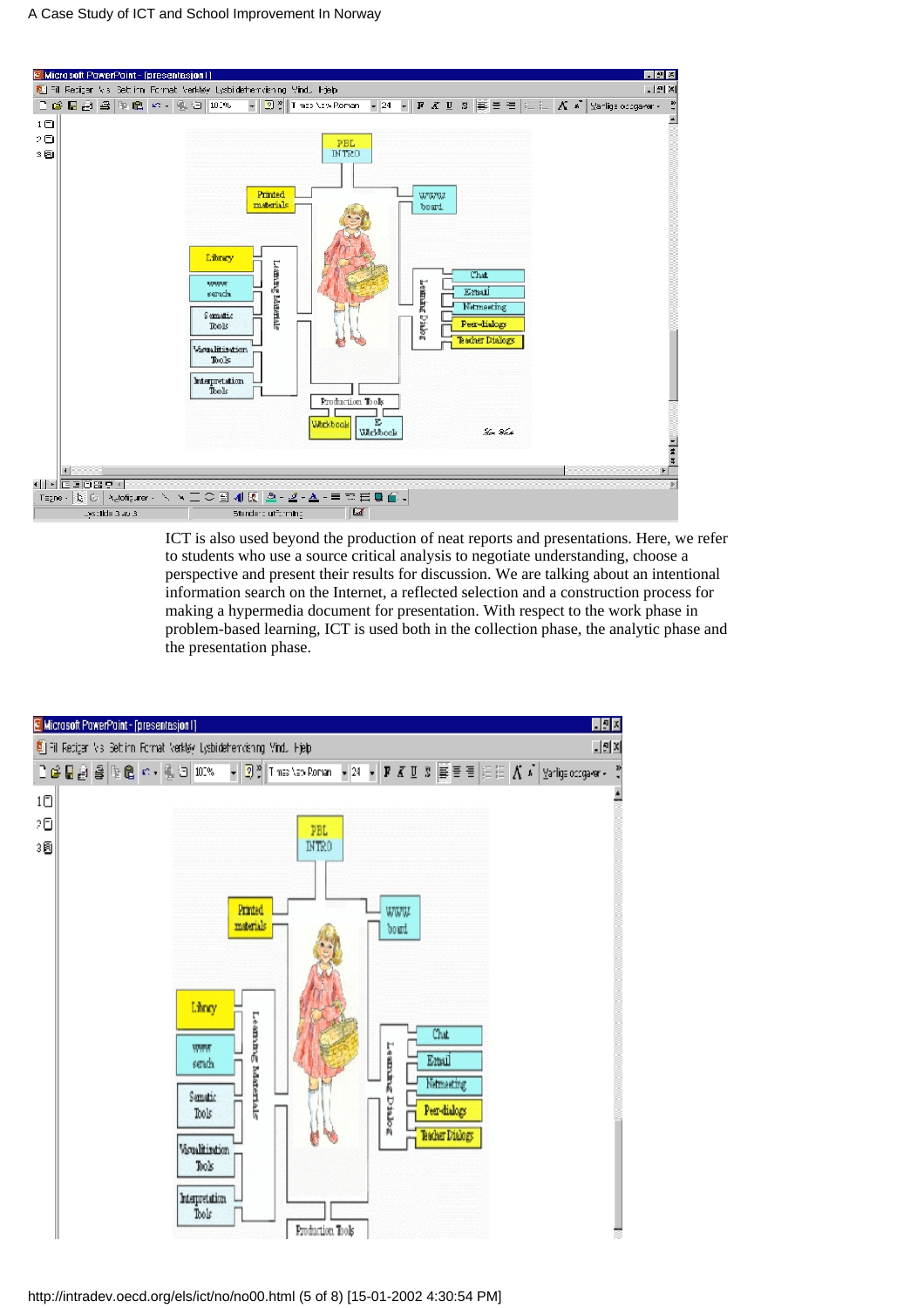#### A Case Study of ICT and School Improvement In Norway

|                 |                                                        |   | lega Verk |  |
|-----------------|--------------------------------------------------------|---|-----------|--|
|                 |                                                        |   |           |  |
| 医固向器束           |                                                        |   |           |  |
| ţ,<br>Tagne -   | <b>Adofter - ヽヽ ニ○雪 4 阪 &amp;- ヹ - ▲ - ≡ ヰ 〓 圓 @ -</b> |   |           |  |
| Lyscilde 3 av 3 | Standard utforming                                     | ఆ |           |  |

ICT has opened up to an extended learning community. This fact makes it possible to carry out distributed problem-based projects within a contact network that extends beyond the individual school and the local community. We also see that the internal communication form in the school between students and teachers is extended through the use of netbased communication.

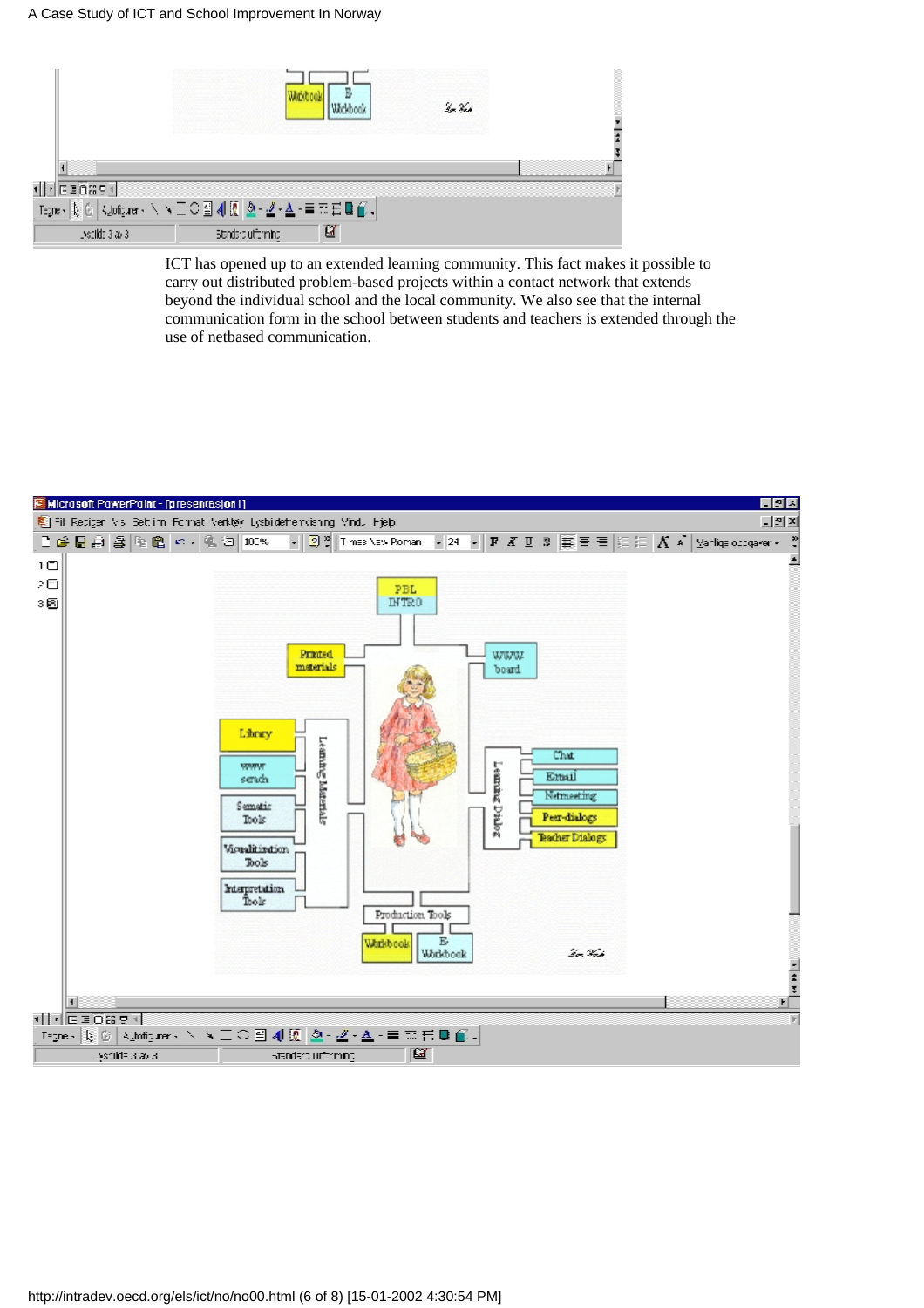It is difficult to identify what the students have gained regarding knowledge and qualifications. On the one hand, the schools put the emphasis of their work on problemand project-based methods. Expectations and goals are central elements in such a method. The ICT work is meaningful as long as it contributes to fulfilling these goals.

One the other hand, we also see a tendency of ICT resulting in new activities, where focus is on the technical possibilities. Design and technique are subject matters which are not included in the curriculum in Norwegian school. In this context, G. Salamons [\[1\]](#page-7-0)statement proves an interesting contribution to our reflection: *Different media, if they are powerful, serve different rather than the same ends. The greater the difference between the media -- the greater the diversity of outcomes that can be attained.*

### <span id="page-6-0"></span>**Which pattern of diffusion will occur in the organisation related to the reforms and application of ICT?**

Because there was close to a 100 % agreement among the staff to participate, they could all be labeled innovators or early adopters of this reform. This number is far beyond the predicted rate of participation. We attribute this high rate of participation to the fact that the major changes of the project-based learning approach could not be implemented gradually. This is especially the case in Røyse Elementary School.

As regards the ICT part of the reform and the ICT implementation in general, we find amore evolutionary diffusion. Personal initiative and willingness to participate have been decisive for the diffusion. This fact becomes more evident when we differentiate between different ICT tools. There is no discussion at all about using Word or about using e-mail.

Another diffusion pattern also emerges as ICT tools become generally available. We observe a trivialization process where the new and sensational aspects of ICT become well known, and thus gradually more common and invisible. The trivialization probably implies a more realistic attitude towards ICT among the users, as well as a more sensible use.

# **What are the main factors for a successful implementation of ICT in schools?**

Observations from the three schools give us yet again a basis for differentiating between different ICT tools and range of uses. Nearly all students from our sample have access to ICT in their homes. The group of different production tools is spread through many channels, and, naturally, their utility value will to a large degree depend on whether they are being utilised by available equipment at the individual school. Røyse Elementary School serves as the best example in this case with 2:1 student/computer ratio and a wireless network that gives the students and teacher almost unlimited access to ICT power.

Typically, the guidance, where there is a need for it, takes place through colleague-based training. Using an application, like Word or PowerPoint, is controlled by demand and supported through the practice of teaching the person sitting next to you. The following statement serves as a typical example for the opinion of many teachers in the three schools:

*The most important thing that helps me to use ICT in my teaching is the informal support I receive in collaboration with my colleagues, i.e. someone who I can ask to help me with the ICT. Sometimes I also find training sessions on new ICT applications helpful, but this only the case if I have to use it directly in the classroom or in my daily professional practice - and again, with the informal support network around me. (Teacher at Ringstabekk)*

We see the beginning of a range of uses which demands a different type of knowledge of pedagog, ICT and subject matters. This goes far beyond the operational ability needed for using an ICT application. The following serves as examples:

- being an adviser for intentional search for information on the Internet
- understanding the teaching/learning during hypermedia production
- helping students to use subject orientated visualisation tools to gain insight into relations that are not otherwise easily accessible
- being an adviser in modelling work
- helping the student to catalogue, save and retrieve information
- providing guidance in the construction of semantic networks
- understanding the problems related to teamwork on the net with distributed problem-based learning

These examples are related to a professional competence which reflects a profound insight, experience, thorough consideration and